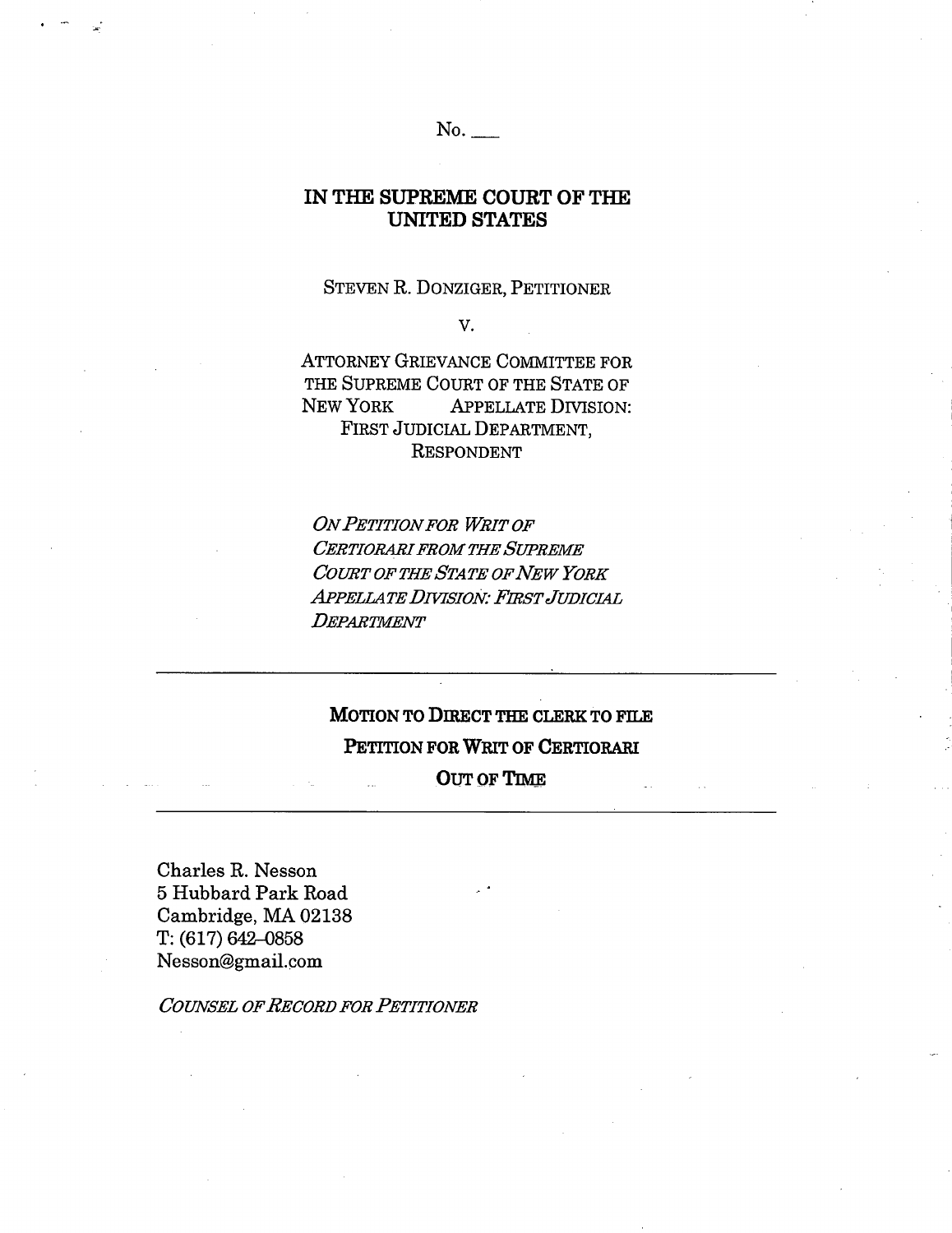## **MOTION TO DIRECT THE CLERK TO FILE PETITION FOR WRIT OF CERTIORARI OUT OF TIME**

Petitioner Steven R. Donziger, the Defendant in the above-referenced matter, by and through the undersigned counsel, submits this Motion to Direct the Clerk to File Petition for Writ of Certiorari Out of Time. The purpose of this motion is to ask the Court to accept Mr. Donziger's petition for writ of certiorari submitted to this Court and served on opposing counsel on Friday, February 4, 2022.

On March 19, 2020, the Court issued an Order extending the deadline for filing petitions for writ of certiorari from 90 days to 150 days since the relevant lower court judgment, order denying discretionary review, or order denying a timely petition for rehearing. Mr. Donziger was disbarred by the Supreme Court of the State of New York Appellate Division: First Judicial Department on August 13, 2020. The New York Court of Appeals denied Mr. Donziger's motion for leave to appeal on May 6, 2021. On July 19, 2021, the Court rescinded its March 19, 2020 Order, returning to the 90-day deadline for petitions of certiorari. On September 9, 2021, the New York Court of Appeals denied Mr. Donziger's motion for reargument for leave to appeal. Mr. Donziger's petition for writ of certiorari was submitted to the Court and served on opposing counsel on Friday, February 4, 2022—more than 90 days and less than 150 days since the New York Court of Appeals' September 9, 2021 denial of motion for reargument for leave to appeal. Mr. Donziger's petition was therefore submitted late under the Court's Rules.

Mr. Donziger is currently my only client, and I represent him on a pro bono basis. At the time my representation of Mr. Donziger began, this Court's March 19, 2020